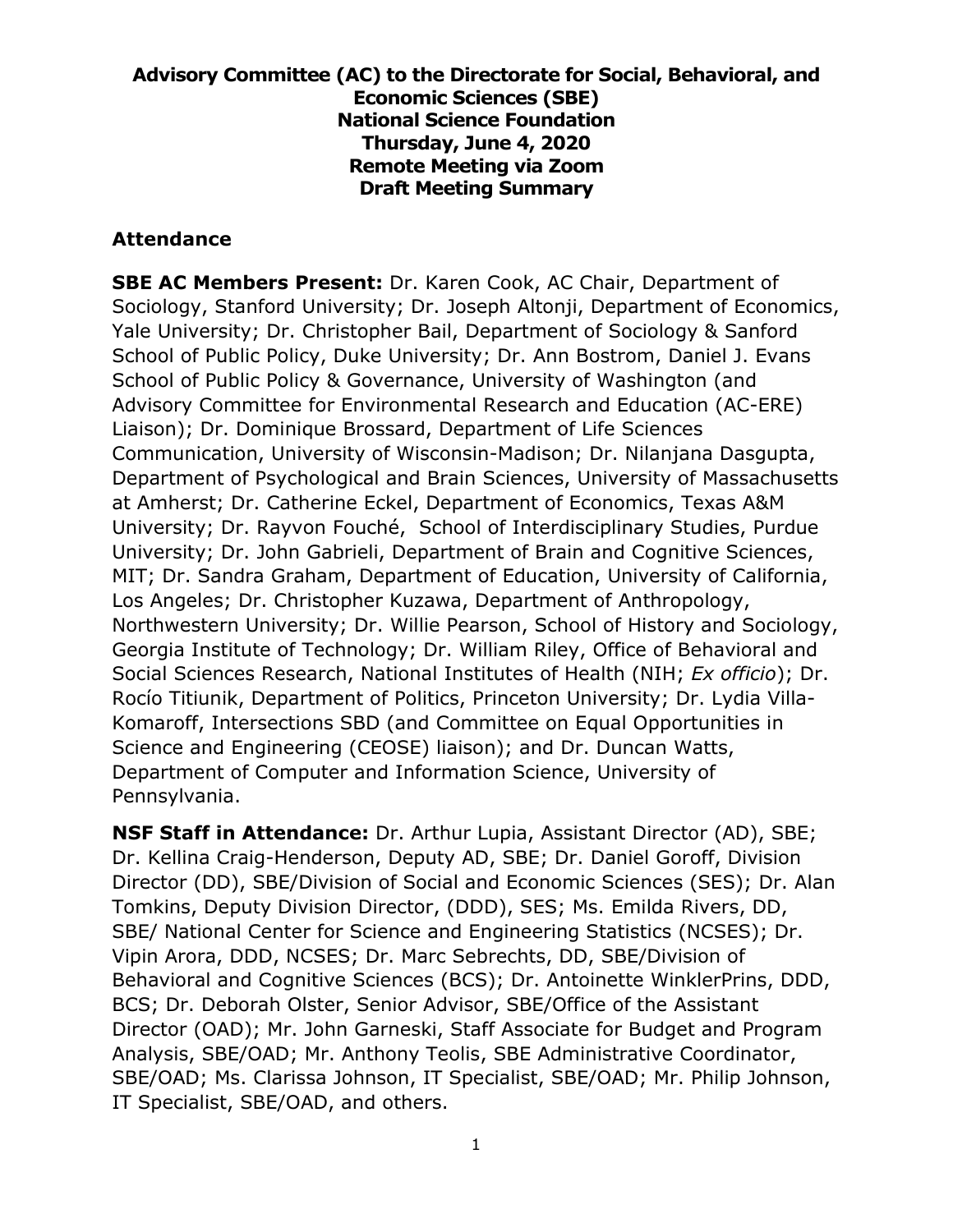**Summary:** This was the first meeting of the SBE AC in 2020. Due to the COVID-19 pandemic, it was conducted remotely via Zoom with attendance by NSF staff and interested members of the public. The agenda included the following items: an SBE Directorate update; a presentation on National Institutes of Health (NIH) activities related to COVID-19, a joint session with the Directorate for Computer & Information Science & Engineering (CISE) AC on exploring collaborations between CISE and SBE; research presentations by newer AC members; and reflections from the outgoing AC Chair.

### **Welcome, Introductions, Review of Draft Summary from Fall 2019 SBE AC meeting, and Preview of Agenda (Dr. Karen Cook, SBE AC Chair)**

Dr. Cook welcomed everyone. Following AC member and SBE senior staff introductions, the AC voted to accept the summary of the fall 2019 AC meeting. Dr. Cook also previewed the current meeting agenda.

## **SBE Update (Dr. Arthur Lupia, AD, SBE)**

Dr. Lupia updated the AC on SBE's recent activities, including NSF's and SBE's activities related to COVID-19 research funding and the pandemic's operational impact on NSF; NSF steps to address COVID-19 impacts to academic research community; and the recently released 2020 Science and Engineering Indicators report. Dr. Lupia also discussed upcoming activities or funding opportunities such as the Societal Experts Action Network (SEAN); Build and Broaden; Strengthening American Infrastructure; and joint ventures with other NSF directorates. Finally, Dr. Lupia publicly thanked and expressed gratitude to the SBE staff and community during the ongoing pandemic.

SBE Deputy AD Dr. Kellina Craig-Henderson presented to the AC on the recently released Dear Colleague Letter titled ["Build and Broaden: Enabling](https://www.nsf.gov/pubs/2020/nsf20048/nsf20048.jsp)  [New Social, Behavioral and Economic Science Collaborations with Minority-](https://www.nsf.gov/pubs/2020/nsf20048/nsf20048.jsp)[Serving Institutions.](https://www.nsf.gov/pubs/2020/nsf20048/nsf20048.jsp)" The funding opportunity seeks to encourage partnerships with and among Minority Serving Institutions (MSIs) in order to promote fundamental research, perspectives, and ideas in the SBE sciences at MSIs. The goal of Build and Broaden is to expand capacity at MSIs for SBE-related research.

Dr. Marc Sebrechts presented to the AC about a new SBE activity, Strengthening American Infrastructure (SAI). Dr. Sebrechts discussed the importance of a human-centered perspective in the design and development of infrastructure including bridges, power grids, educational systems, transportation, and farming. The SAI activity will promote and foster scientific insights about human behavior and social dynamics to better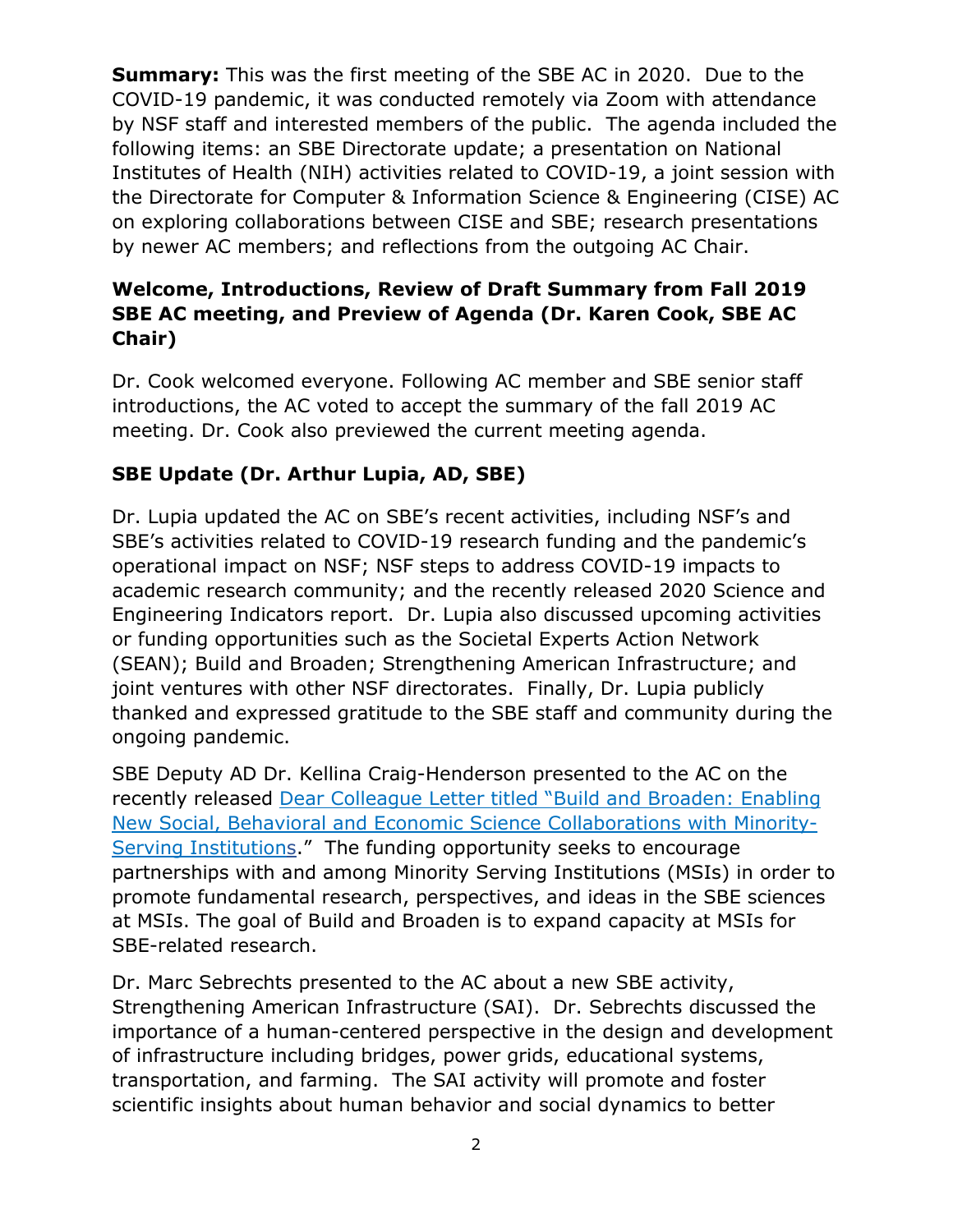develop, design, build, rehabilitate, and maintain strong and effective American infrastructure.

Dr. Daniel Goroff presented to the AC the [Societal Experts Action Network](https://www.nationalacademies.org/our-work/societal-experts-action-network)  [\(SEAN\),](https://www.nationalacademies.org/our-work/societal-experts-action-network) a collaboration between NSF/SBE and the National Academies of Science, Engineering, and Medicine to connect social and behavioral science researchers with decision-makers who are leading the response to COVID-19. SEAN is a network of leading individuals and institutions in SBE fields that provides actionable responses to urgent policy questions. It consists of experts available to develop evidence-based recommendations to support local, state, and national responses and policies.

Ms. Emilda Rivers, DD, NCSES, briefed the AC on the 2020 *[Science and](https://ncses.nsf.gov/indicators)  [Engineering Indicators](https://ncses.nsf.gov/indicators) (SEI)*. The presentation began with an overview of NCSES; its mission; its role within the federal statistical system; and the data and reports generated through its surveys. Ms. Rivers then provided an overview of the SEI and recent updates to the report, with a focus on the SEI website as a tool for policymakers and the public. Finally, Ms. Rivers solicited feedback from the AC regarding how to best improve NCSES's utility to the AC and reach out to other communities that could utilize NCSES products.

### **National Institutes of Health (NIH) Activities related to COVID-19 (Dr. William Riley, Director, NIH Office of Behavioral and Social Sciences Research)**

Dr. Riley provided an update on NIH's behavioral and social sciences research (BSSR) activities to address the COVID-19 pandemic. Dr. Riley briefed the AC on COVID-19 social and behavioral research findings; potential health interventions to address health effects of COVID-19; BSSR aspects of COVID-19 testing; and psycho-social recovery issues pertaining to the pandemic. In addition, Dr. Riley discussed supplemental appropriations provided to NIH for the pandemic as well as the development of a list of [COVID-19 related measurement protocols](https://www.phenxtoolkit.org/covid19/) to assist clinical and population research.

#### **Exploring Collaboration between SBE and the Directorate for Computer & Information Science & Engineering (CISE) (SBE and CISE AC members)**

As a follow-on to discussions initiated at the fall 2019 SBE AC meeting, the SBE AC met jointly with the CISE AC to identify and discuss opportunities for collaborative activities between the two directorates. Dr. Duncan Watts (SBE AC member) presented a preliminary summary of discussions held at the recent CISE-SBE Virtual Roundtable, *[Harnessing the Computational and](https://cps-vo.org/group/CISE-SBE-VR20/program-agenda)*